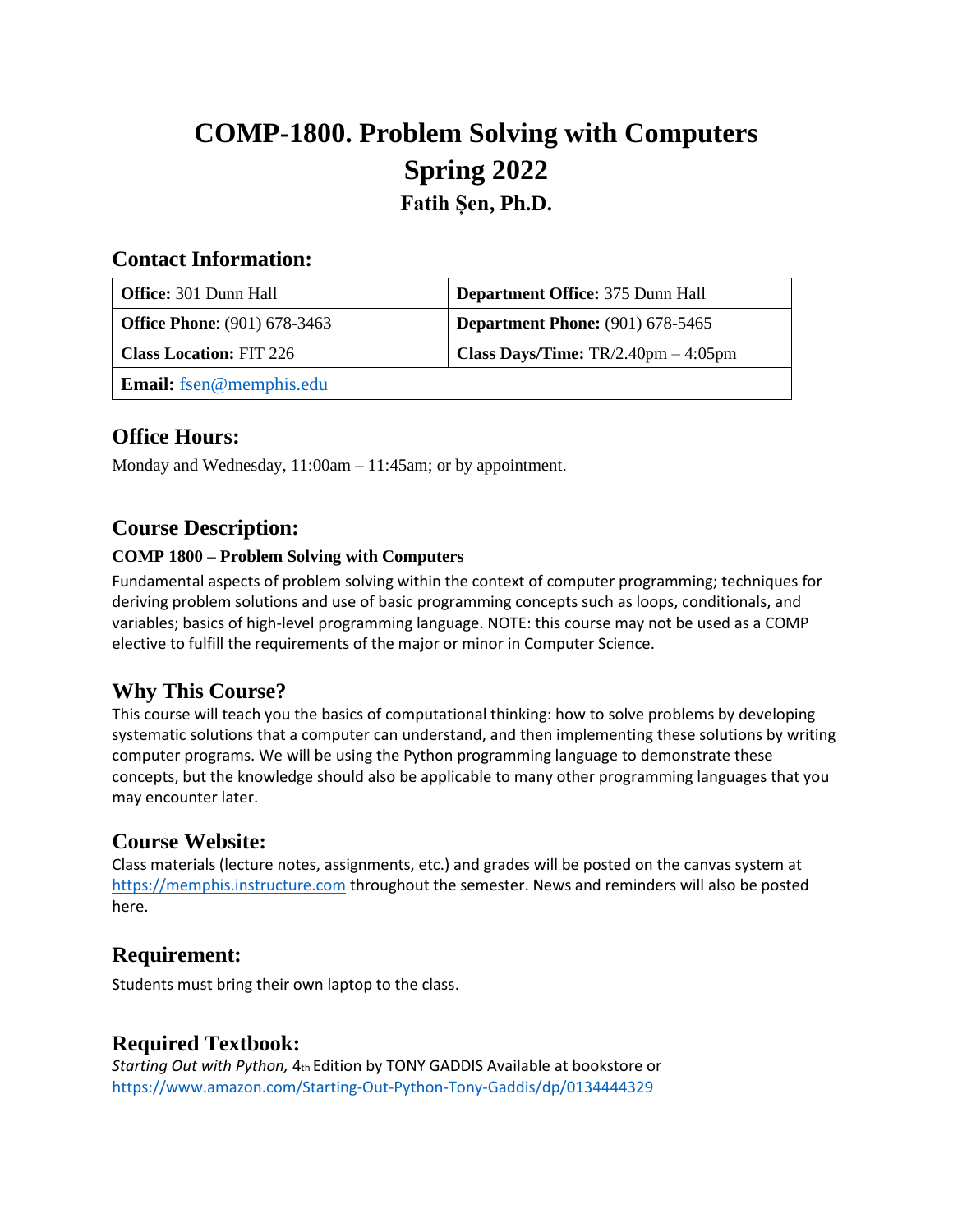# **Optional Textbook:**

*Think Python: How to Think like a Computer Scientist* by Allen Downey. http://www.greenteapress.com/thinkpython2/index.html (This is an e-book, available on canvas)

## **Evaluation:**

#### **Grading Scale:**

| A+ | >96%       |
|----|------------|
| А  | 90-95%     |
| B+ | 87-89%     |
| R  | $81 - 86%$ |
| B- | 79-80%     |
| C+ | 77-78%     |
| C  | 71-76%     |
| C- | 69-70%     |
| D+ | 67-68%     |
| D  | 60-66%     |
| F  | $<$ 59%    |

#### **Grading:**

- 1. Midterm Thursday, March 3rd, 2.40pm-4.05pm: 20%
- 2. Assignments: 15%
- 3. Project: 15%
- 4. Final Exam Tuesday, May 3rd, 1.00pm-3.00pm: 25%
- 5. Quiz: 15%
- 6. Attendance: 10%

## **Course Policies:**

**Late Policy:** Without prior request, no late work will be accepted. All late submission maybe accepted at a penalty of 15% per day for no more than THREE days.

**Testing Policy**: All the midterm exams given are closed book/note/laptop/neighbor. But students are allowed to bring one cheat sheet (one piece of letter-size paper) for quick reference. Midterm exams are not cumulative. There will NOT be any makeup exams unless there is a documented emergency.

**Homework Assignment and Project Report Policy**: It is recommended that students use a word processing software (e.g., Word or LaTeX) to type their homework solutions or project report, then submit well-formatted PDF files.

# **Plagiarism/Cheating Policy:**

Plagiarism or cheating behavior in any form is unethical and detrimental to proper education and will not be tolerated. All work submitted by a student (projects, programming assignments, lab assignments, quizzes, tests, etc.) is expected to be a student's own work. The plagiarism is incurred when any part of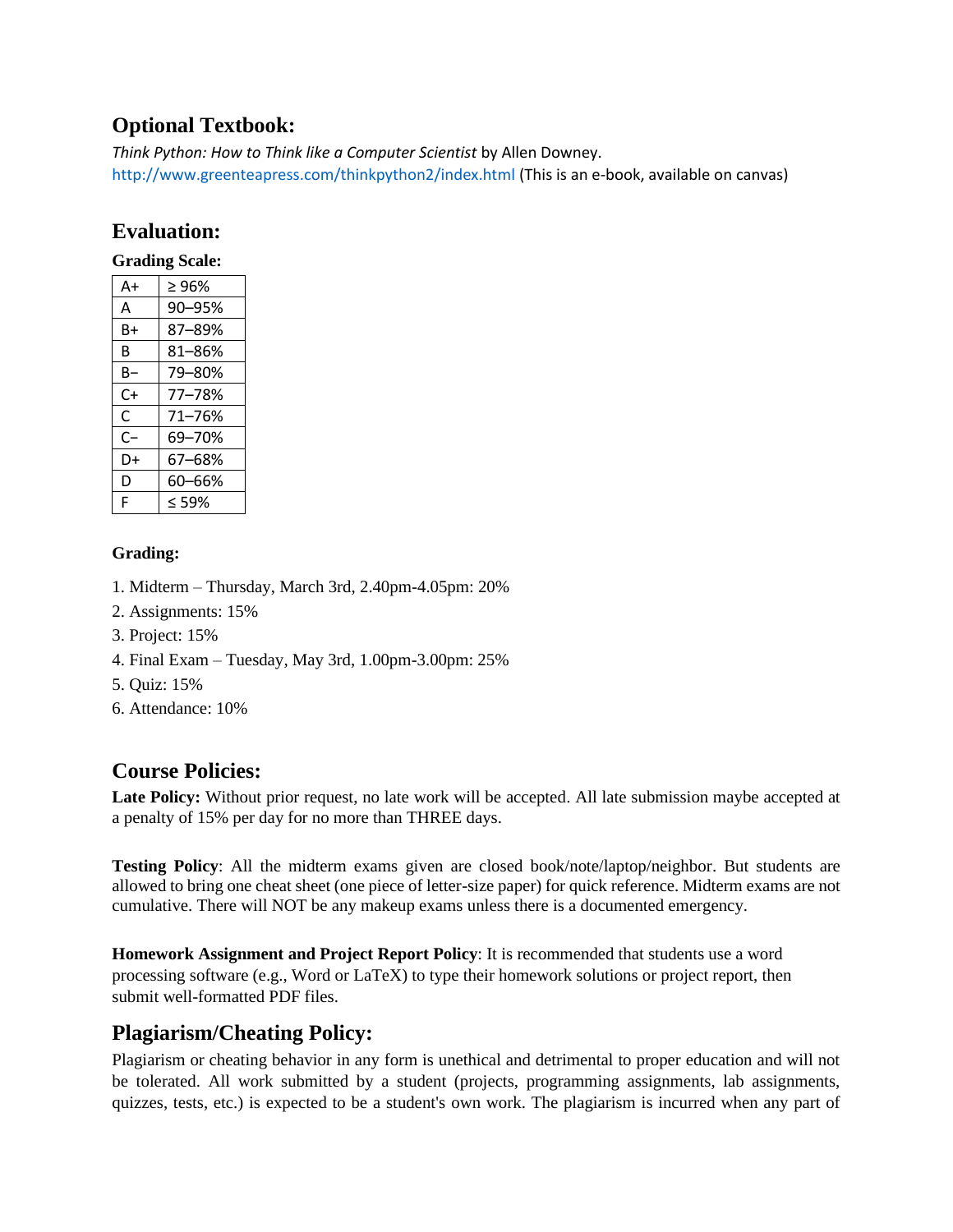anybody else's work is passed as your own (no proper credit is listed to the sources in your own work) so the reader is led to believe it is therefore your own effort. Students are allowed and encouraged to discuss with each other and look up resources in the literature (including the internet) on their assignments, but appropriate references must be included for the materials consulted, and appropriate citations made when the material is taken verbatim.

If plagiarism or cheating occurs, the student will receive a failing grade on the assignment and (at the instructor's discretion) a failing grade in the course. The course instructor may also decide to forward the incident to the Office of Student Conduct for further disciplinary action. For further information on U of M code of student conduct and academic discipline procedures, please refer to: http://www.memphis.edu/studentconduct/misconduct.htm

Your written work may be submitted to Turnitin.com, or a similar electronic detection method, for an evaluation of the originality of your ideas and proper use and attribution of sources. As part of this process, you may be required to submit electronic as well as hard copies of your written work, or be given other instructions to follow. By taking this course, you agree that all assignments may undergo this review process and that the assignment may be included as a source document in Turnitin.com's restricted access database solely for the purpose of detecting plagiarism in such documents. Any assignment not submitted according to the procedures given by the instructor may be penalized or may not be accepted at all.

#### **COVID-19 Information:**

- Per university policy, *a mask is strongly recommended in all indoor settings*.
- Per university policy, *a COVID-19 vaccine is strongly encouraged*. More info and on-campus vaccination dates:<https://www.memphis.edu/coronavirusupdates/vaccination/index.php>
- If you are feeling symptoms, do not come to class. Get tested (the UofM offers free testing: [https://www.memphis.edu/coronavirusupdates/testing/index.php\)](https://www.memphis.edu/coronavirusupdates/testing/index.php) and quarantine if necessary. I will work with you to make up missed material.
- If you test positive for COVID-19, report it to the Dean of Students: <https://www.memphis.edu/coronavirusupdates/testing/notification.php>
- If it becomes necessary for me or the TA to quarantine, we will hold class remotely via synchronous Zoom sessions for the duration of quarantine.
- Please refer to<https://www.memphis.edu/coronavirusupdates/> for more information and updates as the situation evolves.

#### **Course Schedule (Section 001, TR 2.40pm-4.05pm):**

| Date | <b>Lecture Material</b>                                          | Quizzes       |
|------|------------------------------------------------------------------|---------------|
| 1/18 | Intro to computers and CS, number systems, first Python programs |               |
| 1/20 |                                                                  | Quiz 1 (1/20) |
| 1/25 |                                                                  |               |
| 1/27 | Input, process, output, variables, expressions, types            |               |
| 2/01 | Input, process, output, variables, expressions, types            | Quiz 2 (2/01) |
| 2/03 | Conditionals (decision structures)                               |               |